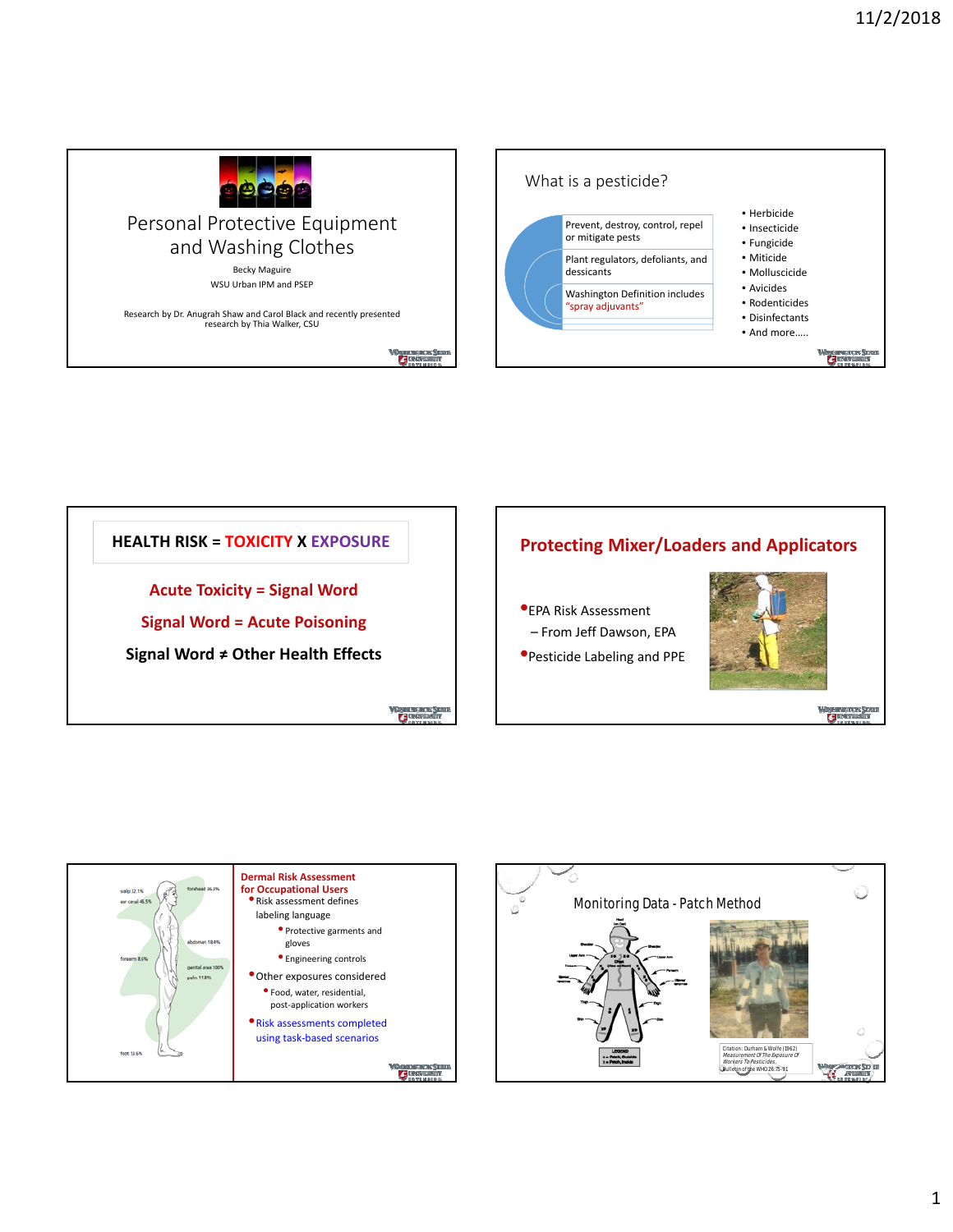









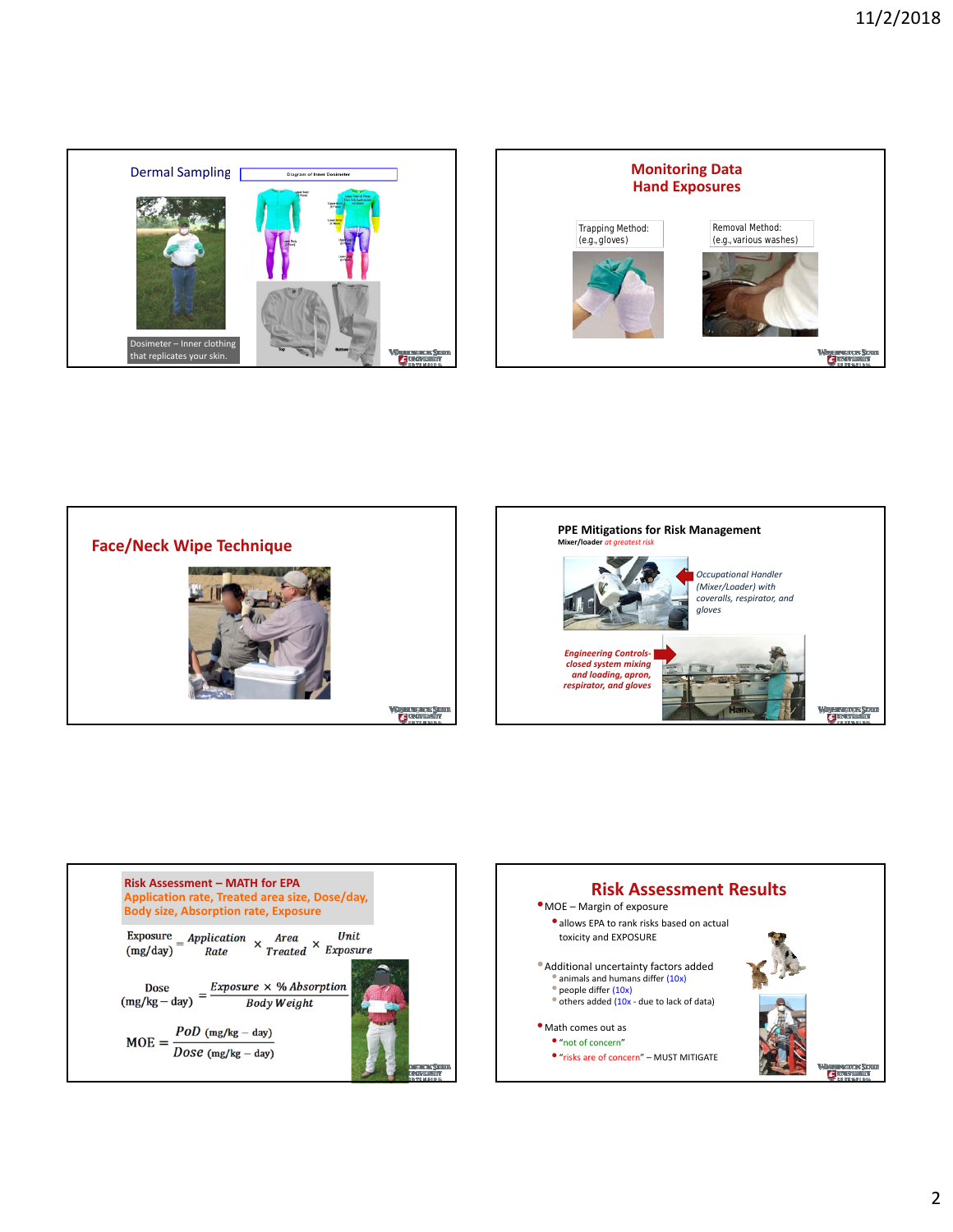## **How is Toxicity Considered**

•Evaluate toxicological data for

- concerns
- neurotoxicity
- $\bullet$  reproduction
- developmental • cancer
- metabolism
- •Consider different effects, durations, and routes (e.g., skin or inhaled)

•Decisions based on most protective measures



## **Use‐Scenario Defines Exposure**

- •Who/what/where/how much/# of acres?
- •Used to define the scope of an assessment
- •Label uses are considered to ensure they are addressed
- •Typical use information also considered to reflect common practices

 $\sigma$ 

## **The Pesticide Label**

- •Risk Assessment
	- Toxicity
	- Formulation
	- Use pattern
	- Dermal exposure
	- •Inhalation exposure
	- Closed‐mixing systems







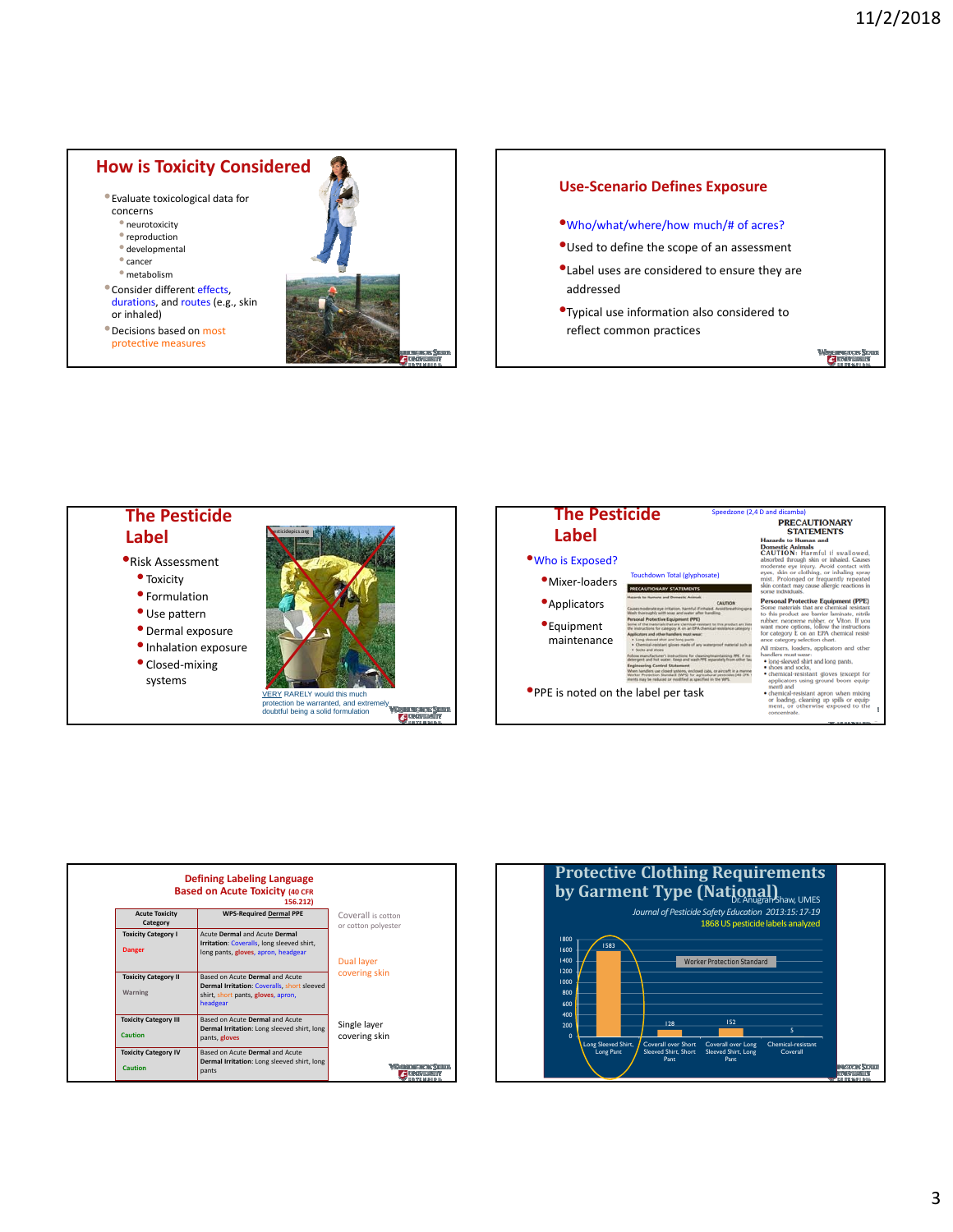